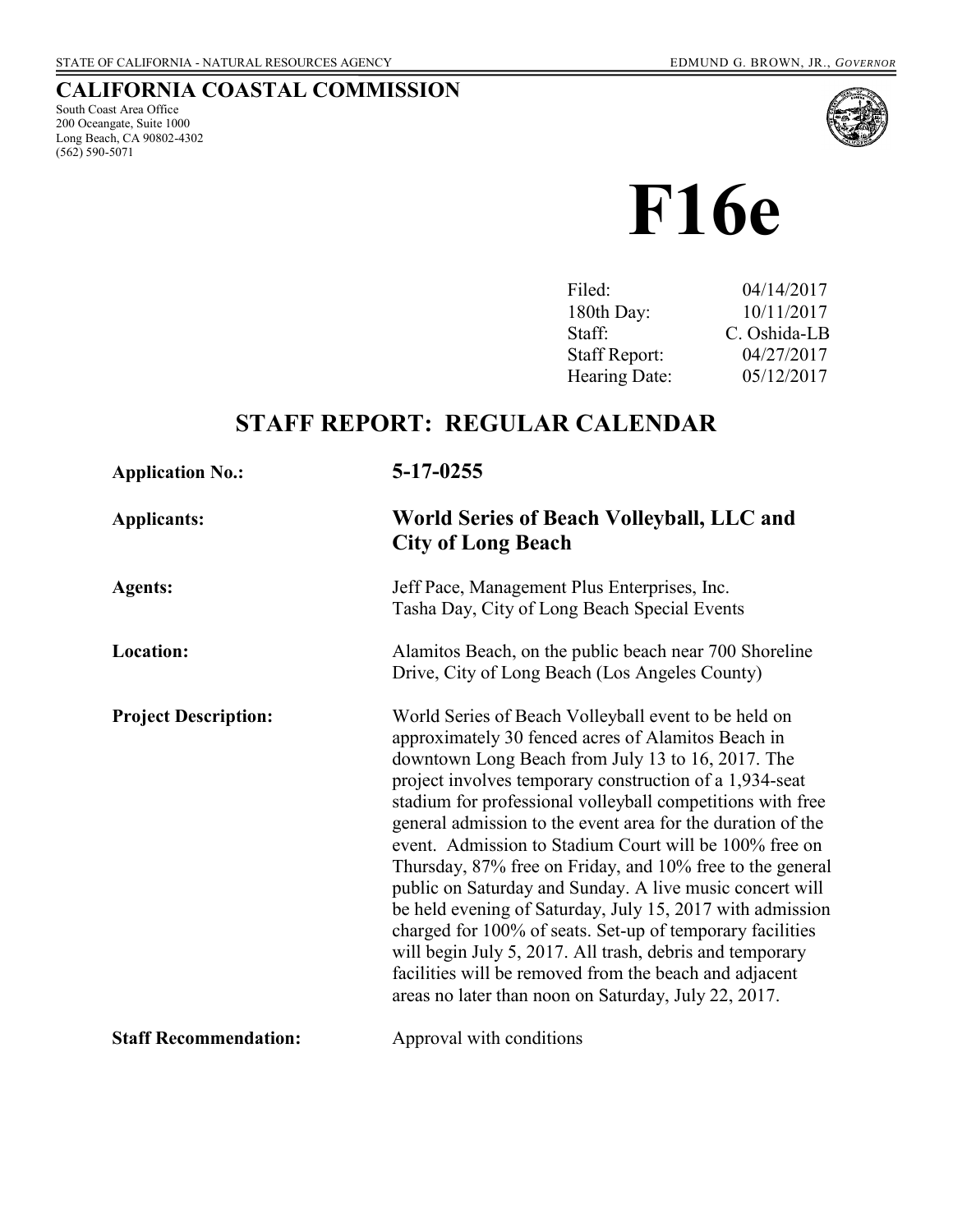#### **SUMMARY OF STAFF RECOMMENDATION**

The proposed project is the 2017 World Series of Beach Volleyball, a professional beach volleyball competition, which will take place Thursday, July 13 through Sunday, July 16, 2017 on Alamitos Beach in downtown Long Beach. The event includes a professional, Olympic caliber 2-person volleyball tournament (spectator-based), a 4-person social amateur tournament open to the public, a 6-person social amateur tournament, a youth national championships tournament, concession booths and live music.

The event includes a Sponsor Village, Outer Competition Courts and Stadium Court. Seating capacity in Stadium Court is approximately 1,934, which includes 276 Courtside/Premium seats, a 1,358 General Seating area, and a 300-seat VIP/Hospitality section (not open to the public). A courtside Fan Zone inside Stadium Court will be available free to the public on a first-come, first-serve basis for all days of the event. The number of matches that will be played per day in the Stadium include 28 matches on Thursday, 28 matches on Friday, 5 matches on Saturday, and 3 matches on Sunday. The applicants propose that all (100%) matches on Thursday be free to the general public. For Friday they are proposing an admission be charged for the Courtside/Premium seats in Stadium Court but all other seating and areas of the event will be free to the general public (approximately 83% of the seating free). For Saturday and Sunday they are proposing that at least 10% of the total seating capacity in Stadium Court will be available to the general public for free on a first-come, first-serve basis in the Fan Zone, and that the remaining 90% (or less) of the total seating capacity at Stadium Court (General and Courtside/Premium Seating) will be subject to an admission fee; however, all remaining areas of the event will remain free to the general public the entire time. Therefore, admission would be charged for 90% of the Stadium capacity for 8 of the 64 matches, which means that approximately 87% of the matches will have a majority of the seating in Stadium Court available free to the general public for the duration of the event. The proposed admission fee, when there is a charge, will be \$10.00 per person on Saturday and Sunday for General Seating. Tickets for Courtside Seating will be available for purchase for \$50.00 a piece on Friday, and \$60.00 a piece on Saturday and Sunday. Premium seating inside the stadium and discounted ticket packages are also proposed to be available for fans to purchase either in advance online or the day of the event. Children under the age of 5 and Military personnel (with a valid military I.D.) would be admitted to the General Seating area free of charge. Tickets to the live music performance on the evening of Saturday, July 15 are proposed to be sold for 100% of the event capacity.

The event is proposed to occupy approximately 30 acres of beach area, between the water and the beach bike path. While the area set aside for the event will be located at least 50 feet inland of the high tide line, and will not interfere with lateral access to the beach, the applicants are proposing to fence the entire area for the tournament, including some existing public volleyball courts. The applicants state that if a member of the public wishes to access the beach, that person will not be charged a fee and will be able to walk through the event area to the water. The event will not interfere with the public's access to and use of the bicycle path.

Because the proposed event area is located on state tidelands, it falls within the Commission's area of original jurisdiction and the applicants must obtain a coastal development permit from the Commission. A permit is required for this year's event because it involves erection of a fence on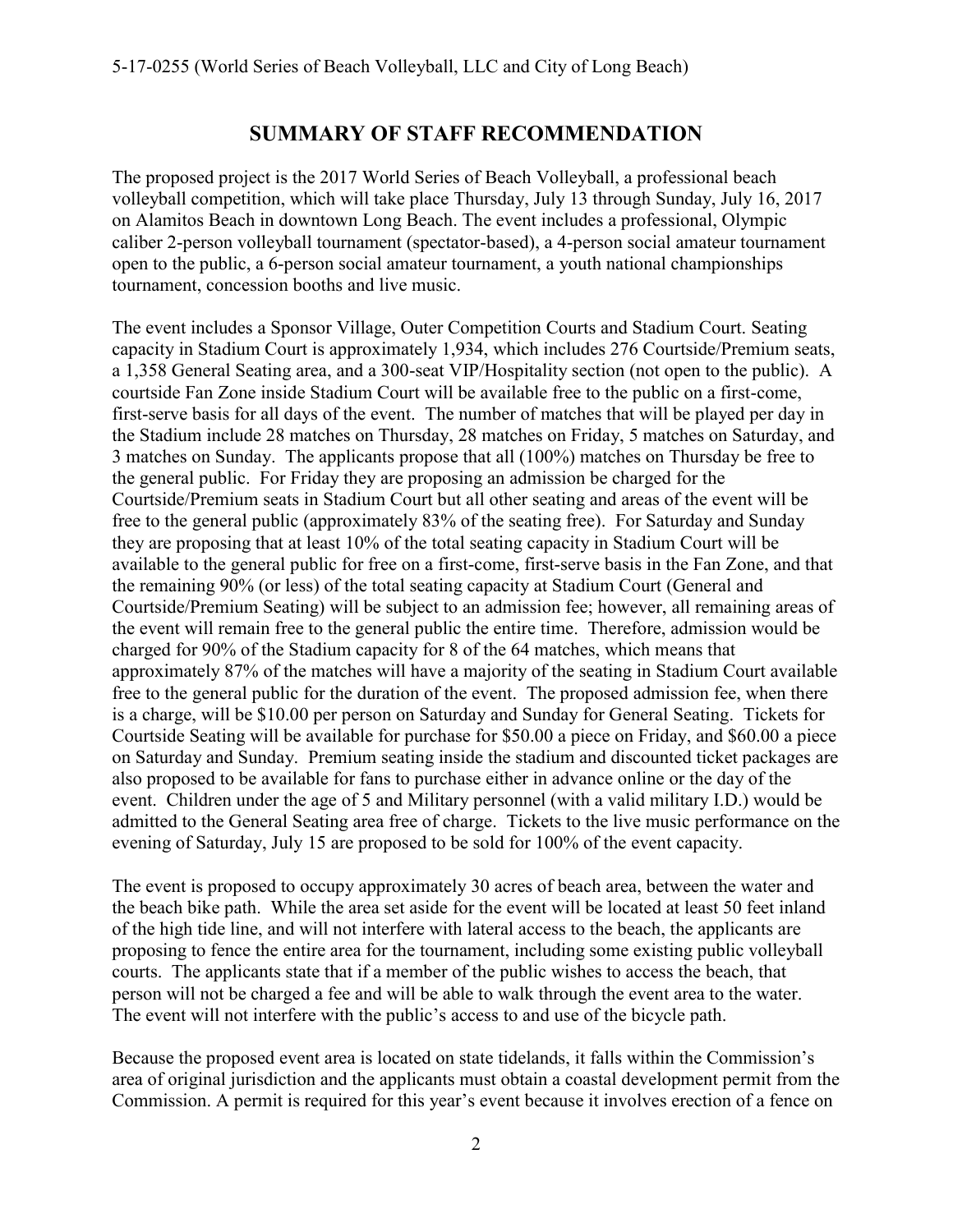the public beach and a general admission fee; therefore, special conditions are necessary to protect public access.

Staff is recommending **approval** of the coastal development permit with **seven (7)** special conditions. The special conditions include: **1) Duration of Permit; 2) Shoreline Access; 3) Admission Fees; 4) Parking Management Plan; (5) Bicycle/Pedestrian Route; 6) Water Quality; and 7) Lighting Design.**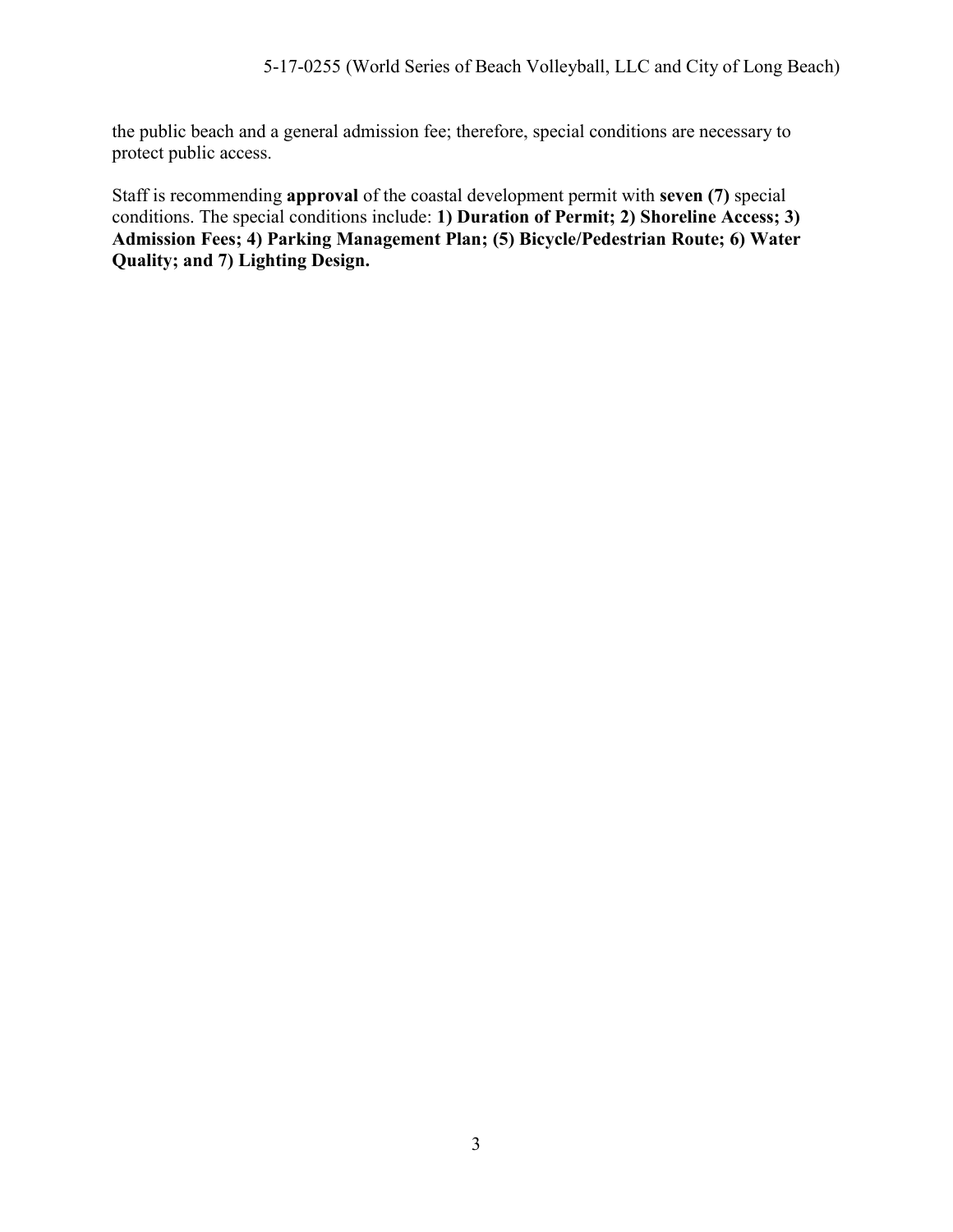# **TABLE OF CONTENTS**

# **[APPENDICES](#page-16-2)**

Appendix A – [Substantive File Documents](#page-16-2) 

# **[EXHIBITS](https://documents.coastal.ca.gov/reports/2017/5/F16e/F16e-5-2017-exhibits.pdf)**

Exhibit 1 – Vicinity Map [Exhibit 2 –](https://documents.coastal.ca.gov/reports/2017/5/F16e/F16e-5-2017-exhibits.pdf) Site Plan Exhibit 3 – [Stadium Plan](https://documents.coastal.ca.gov/reports/2017/5/F16e/F16e-5-2017-exhibits.pdf) Exhibit 4 – [Ticketing Plan](https://documents.coastal.ca.gov/reports/2017/5/F16e/F16e-5-2017-exhibits.pdf) Exhibit 5 – [Parking Plan](https://documents.coastal.ca.gov/reports/2017/5/F16e/F16e-5-2017-exhibits.pdf) Exhibit 6 – [Bike Valet Parking Plan](https://documents.coastal.ca.gov/reports/2017/5/F16e/F16e-5-2017-exhibits.pdf)  [Exhibit 7 – Lighting Plan](https://documents.coastal.ca.gov/reports/2017/5/F16e/F16e-5-2017-exhibits.pdf)  Exhibit 8 – [Trash & Recycling Plan](https://documents.coastal.ca.gov/reports/2017/5/F16e/F16e-5-2017-exhibits.pdf)  Exhibit 9 [– Live Music Plan](https://documents.coastal.ca.gov/reports/2017/5/F16e/F16e-5-2017-exhibits.pdf)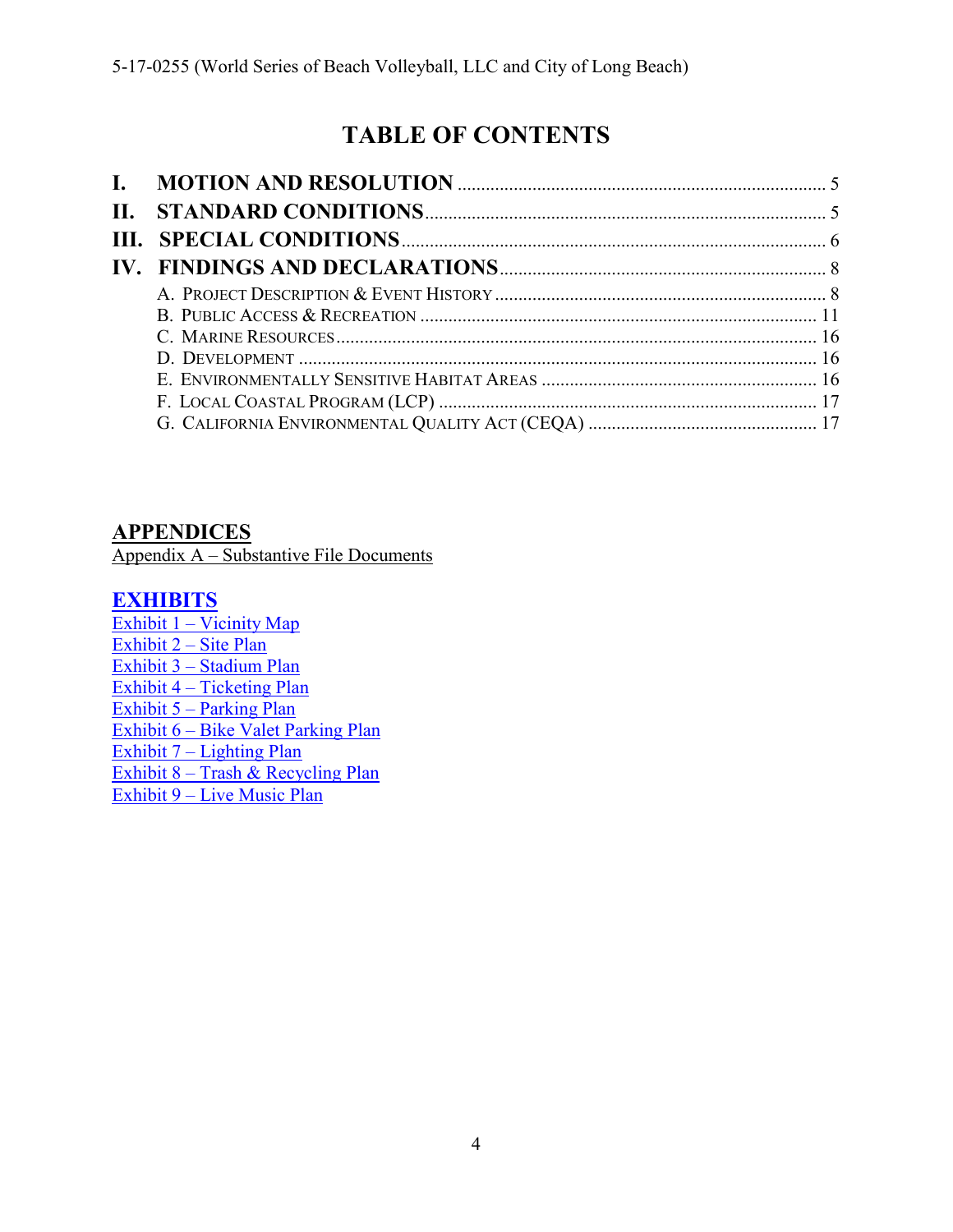# <span id="page-4-0"></span>**I. MOTION AND RESOLUTION**

#### **Motion:**

*I move that the Commission approve the Coastal Development Permit Application No. 5-17-0255 subject to the conditions set forth in the staff recommendation.*

Staff recommends a **YES** vote on the foregoing motion. Passage of this motion will result in conditional approval of the permit and adoption of the following resolution and findings. The motion passes only by affirmative vote of a majority of the Commissioners present.

#### **Resolution:**

*The Commission hereby approves a coastal development permit for the proposed development and adopts the findings set forth below on grounds that the development as conditioned will be in conformity with the policies of Chapter 3 of the Coastal Act and will not prejudice the ability of the local government having jurisdiction over the area to prepare a Local Coastal Program conforming to the provisions of Chapter 3. Approval of the permit complies with the California Environmental Quality Act because either 1) feasible mitigation measures and/or alternatives have been incorporated to substantially lessen any significant adverse effects of the development on the environment, or 2) there are no further feasible mitigation measures or alternatives that would substantially lessen any significant adverse impacts of the development on the environment.* 

# <span id="page-4-1"></span>**II. STANDARD CONDITIONS**

This permit is granted subject to the following standard conditions:

- 1. **Notice of Receipt and Acknowledgment**. The permit is not valid and development shall not commence until a copy of the permit, signed by the permittee or authorized agent, acknowledging receipt of the permit and acceptance of the terms and conditions, is returned to the Commission office.
- 2. **Expiration.** If development has not commenced, the permit will expire two years from the date on which the Commission voted on the application. Development shall be pursued in a diligent manner and completed in a reasonable period of time. Application for extension of the permit must be made prior to the expiration date.
- 3. **Interpretation.** Any questions of intent of interpretation of any condition will be resolved by the Executive Director or the Commission.
- 4. **Assignment.** The permit may be assigned to any qualified person, provided assignee files with the Commission an affidavit accepting all terms and conditions of the permit.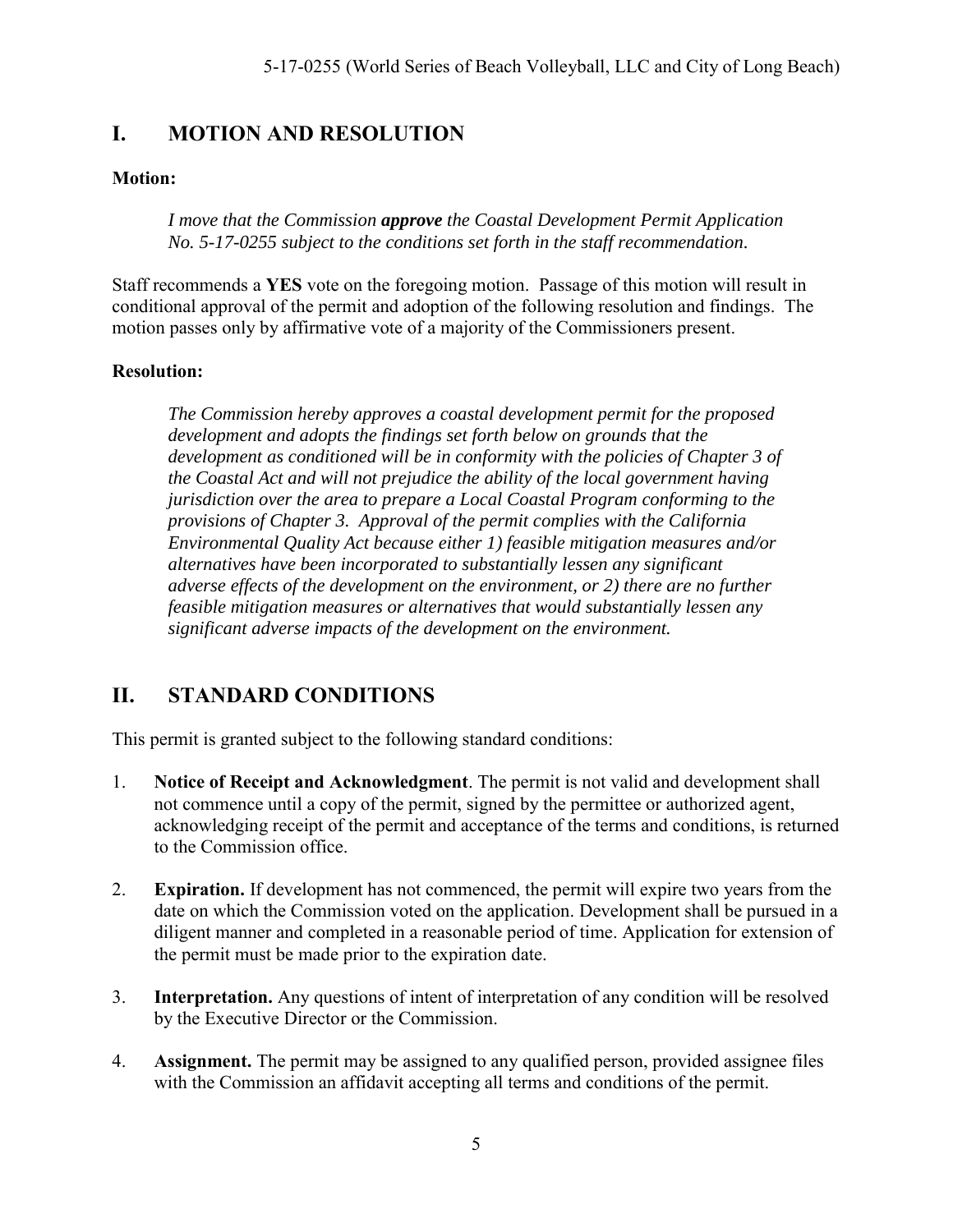5. **Terms and Conditions Run with the Land.** These terms and conditions shall be perpetual, and it is the intention of the Commission and the permittee to bind all future owners and possessors of the subject property to the terms and conditions.

## <span id="page-5-0"></span>**III. SPECIAL CONDITIONS**

This permit is granted subject to the following special conditions:

- 1. **Duration of Permit.** Coastal Development Permit 5-17-0255 shall only extend to:
	- a. The World Series of Beach Volleyball and associated events to be held from Thursday, July 13 through Sunday, July 16, 2017;
	- b. Set-up and timely removal of those temporary facilities necessary to stage the event. Set-up will begin Wednesday, July 5 and continue until Wednesday, July 12. Removal of facilities will begin after competition ends Sunday, July 16. All facilities will be entirely removed from the beach, Alamitos Beach parking lot and Marina Green by noon on Saturday, July 22, 2017.

The permittees shall undertake and maintain the development in conformance with the special conditions of the permit and the final plans approved by the Executive Director. Any proposed changes to the approved plans shall be reported to the Executive Director in order to determine if the proposed change shall require a permit amendment pursuant to the requirements of the Coastal Act and the California Code of Regulations. No changes to the approved plans shall occur without a Commission-approved permit amendment unless the Executive Director determines that no permit amendment is required.

- 2. **Shoreline Access.** Public access to the beach will be maintained during the entire event. Although a temporary fence will be installed around approximately 30 acres of public beach on state tidelands, the public will able to attend the professional volleyball competition for free. Members of the public will be able to walk through the site to get to the shoreline and beach closest to the water. The fence surrounding the event site will be located at least 50 feet inland of the high tide line. Lateral access along the shoreline shall not be impeded by the event (**[Exhibit 2](https://documents.coastal.ca.gov/reports/2017/5/F16e/F16e-5-2017-exhibits.pdf)**).
- 3. **Admission Fees.** The permittees shall establish an Information Booth at the front entrance to the event site to educate volleyball fans and beach-goers about the event and ticketing schedule. The permittees shall also post a "Free General Admission" sign on the fence line at the main entrance.

 The permittees shall implement the proposed Ticketing Schedule to Stadium Court and the general public shall be provided with free public access to viewing and seating areas within the event area for each match as specified herein. All matches on Thursday are to be free to the general public. On Friday the permittees are allowed to charge an admission for the Courtside seats in Stadium Court but all other seating and areas of the event will be free to the general public. For Saturday and Sunday at least 10 percent of the total seating capacity in Stadium Court shall be available to the general public for free on a first-come, first-serve basis. The remaining 90 percent (or less) of the total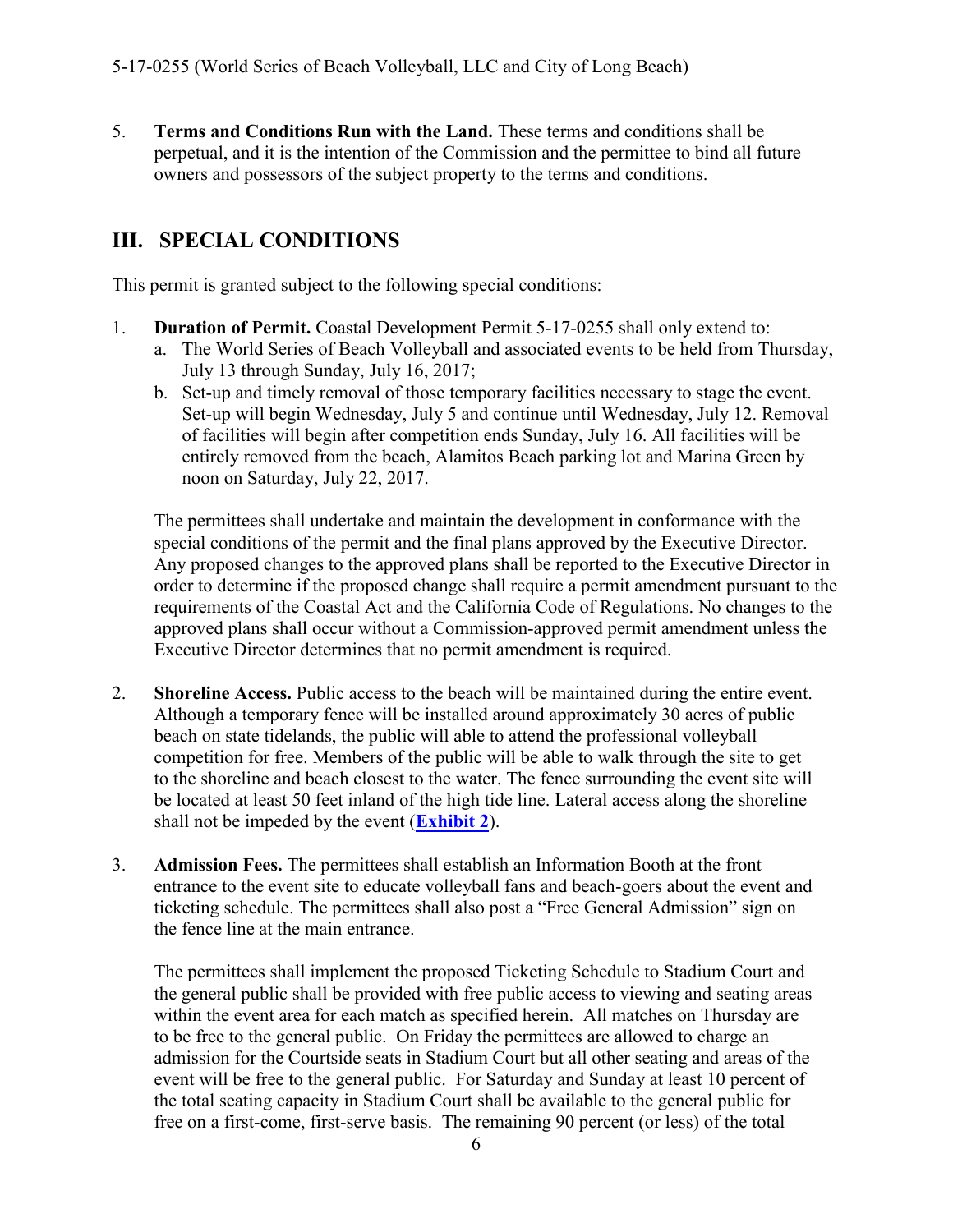seating capacity at Stadium Court may be subject to an admission fee. The permittees are permitted to collect fees to access these seating areas, however all other areas of the event (except Stadium Court) will remain free to the general public. On Saturday and Sunday (July 15-16, 2017), the permittees shall count and record the number of persons in seating subject to an admission fee within the event area, and shall provide the Commission with the data by August 15, 2017. (**[Exhibit 4](https://documents.coastal.ca.gov/reports/2017/5/F16e/F16e-5-2017-exhibits.pdf)**)

- 4. **Parking Management Plan**. The permittees shall implement the proposed Parking Management Plan in cooperation with the City of Long Beach and Long Beach Transit. Changeable message signs shall direct event attendees to appropriate parking facilities (**[Exhibit 5](https://documents.coastal.ca.gov/reports/2017/5/F16e/F16e-5-2017-exhibits.pdf)**).
- 5. **Bicycle/Pedestrian Route**. The temporary event facilities (i.e., stadium, tents, fencing, truss bridge, etc.) shall be sited so as not to interfere with the public's use of the east-west regional bicycle and pedestrian route that crosses the Downtown Shoreline area (connecting the Los Angeles River Bike Trail to the Beach Bike Path). If temporary closure of the bicycle and pedestrian path is necessary during installation or tear-down of equipment, a 5-minute interruption of traffic on the pedestrian and bicycle route is authorized with a flagman or woman to stop bicycle and pedestrian traffic. A free valet bicycle parking program shall be in operation next to the event site from 9 am to 7 pm on Friday, 9 am to 10 pm on Saturday, and 9 am to 5 pm on Sunday, July 14 to 16, 2017. (**[Exhibit 6](https://documents.coastal.ca.gov/reports/2017/5/F16e/F16e-5-2017-exhibits.pdf)**)
- 6. **Water Quality**. By acceptance of the permit, the permittees agree to remove and legally dispose of all trash, waste, oil, grease, and other materials that may be deposited within the event area incidental to public use of the Marina Green Park, the beach, and adjacent parking facilities. The permittees shall surround all fuel storage areas with a double layer of sand or gravel bags to contain any fuel that is spilled and keep absorbent spill clean-up materials on hand in the event of a spill. The permittees shall implement the proposed program to collect and recycle beverage containers (**[Exhibit 8](https://documents.coastal.ca.gov/reports/2017/5/F16e/F16e-5-2017-exhibits.pdf)**).
- <span id="page-6-0"></span>7. **Lighting Design.** The permittees shall implement the proposed Lighting Plan on Saturday, July 15, 2017 from 6:30pm to 10:00pm (**[Exhibit 7](https://documents.coastal.ca.gov/reports/2017/5/F16e/F16e-5-2017-exhibits.pdf)**). In addition, nighttime lighting shall be minimized to levels necessary to provide pedestrian security. All nighttime lighting shall be shielded and directed downward. Up-lighting is prohibited. Use of "event" searchlights or spotlights shall be prohibited. Structures, including concession and merchandise tents, shall be designed to minimize light spillage and maximize light shielding to the maximum extent possible. Red lights shall be limited to only that necessary for security and safety warning purposes.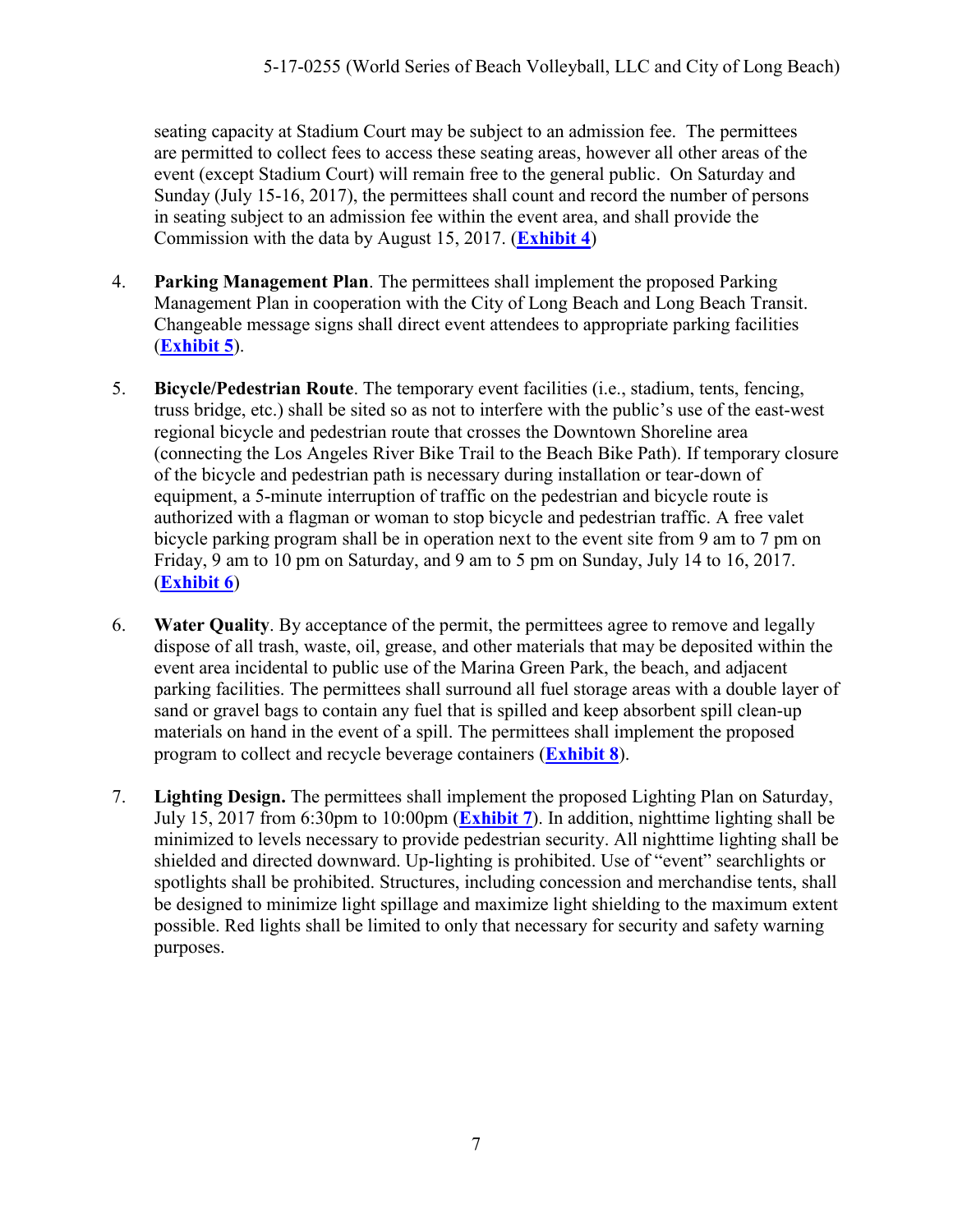# **IV. FINDINGS AND DECLARATIONS**

#### <span id="page-7-0"></span>**A. PROJECT DESCRIPTION & EVENT HISTORY**

The proposed project is the 2017 World Series of Beach Volleyball, a professional beach volleyball competition, which will take place Thursday, July 13 through Sunday, July 16, 2017 on Alamitos Beach in downtown Long Beach (**[Exhibits 1-2](https://documents.coastal.ca.gov/reports/2017/5/F16e/F16e-5-2017-exhibits.pdf)**). For the fifth year, organizers of the event plan to construct a temporary multi-level stadium with a maximum height of 40 feet on the public beach close to the ocean. A courtside Fan Zone inside Stadium Court will be available free to the public on a first-come, first-serve basis for all days of the event. General event admission and access to the General Seating area of the Stadium (approximately 1,358 seats) will be free on Thursday and Friday, and \$10.00 a piece on Saturday and Sunday. Tickets for Courtside Seating (approximately 276 seats) will be free on Thursday and available for purchase for \$50.00 a piece on Friday, and \$60.00 a piece on Saturday and Sunday. At least 10% of the tickets available for the Stadium Court events on Saturday and Sunday will be free to the general public on a first-come, first-serve basis (Fan Zone). (**[Exhibit](https://documents.coastal.ca.gov/reports/2017/5/F16e/F16e-5-2017-exhibits.pdf) 4**; Table 1) Premium seating inside the stadium and discounted ticket packages are also proposed to be available for fans to purchase either in advance online or the day of the event. Children under the age of 5 and Military personnel (with a valid military I.D.) would be admitted to the General Seating area free of charge. Tickets to the evening live music performance on the evening of Saturday, July 15 will be sold for 100% of the event capacity. The concert will take place in the evening after peak beach use. Subject to state approval, alcoholic beverages will be sold within the fenced event site. VIP seating areas (approximately 300 seats) will be reserved for sponsors, officials and partners, and will not be available to the general public.

|                   | <b>General</b><br><b>Seating</b>    | Courtside<br><b>Seating</b>         | <b>Fan Zone</b>                     |  |
|-------------------|-------------------------------------|-------------------------------------|-------------------------------------|--|
| <b>Event Day</b>  | <b>Ticket Price</b><br>(per person) | <b>Ticket Price</b><br>(per person) | <b>Ticket Price</b><br>(per person) |  |
| Thursday, July 13 | Free                                | Free                                | Free                                |  |
| Friday, July 14   | Free                                | \$50                                | Free                                |  |
| Saturday, July 15 | \$10                                | \$60                                | Free                                |  |
| Sunday, July16    | \$10                                | \$60                                | Free                                |  |

Table 1: Day-of Ticket Schedule for Stadium Court (**Exhibit 4**).

In order to enact the proposed ticketing plan, the applicants are proposing to fence off Stadium Court after the last event on Friday. Attendees will be given wristbands/tickets for the charged days of competition. The color and print on the wristband/ticket will identify which day and seating area fans have access to. Security will be posted at all access points to ensure all attendees with the correct wristband for each day of competition and to assist with directing fans to the different seating areas inside the stadium. Re-entry will be permitted as security will be stamping attendees as they exit and will be checking for correct wristbands/tickets and stamps upon re-entry.

Because the proposed event area is located on state tidelands, it falls within the Commission's area of original jurisdiction and the applicants must obtain a coastal development permit from the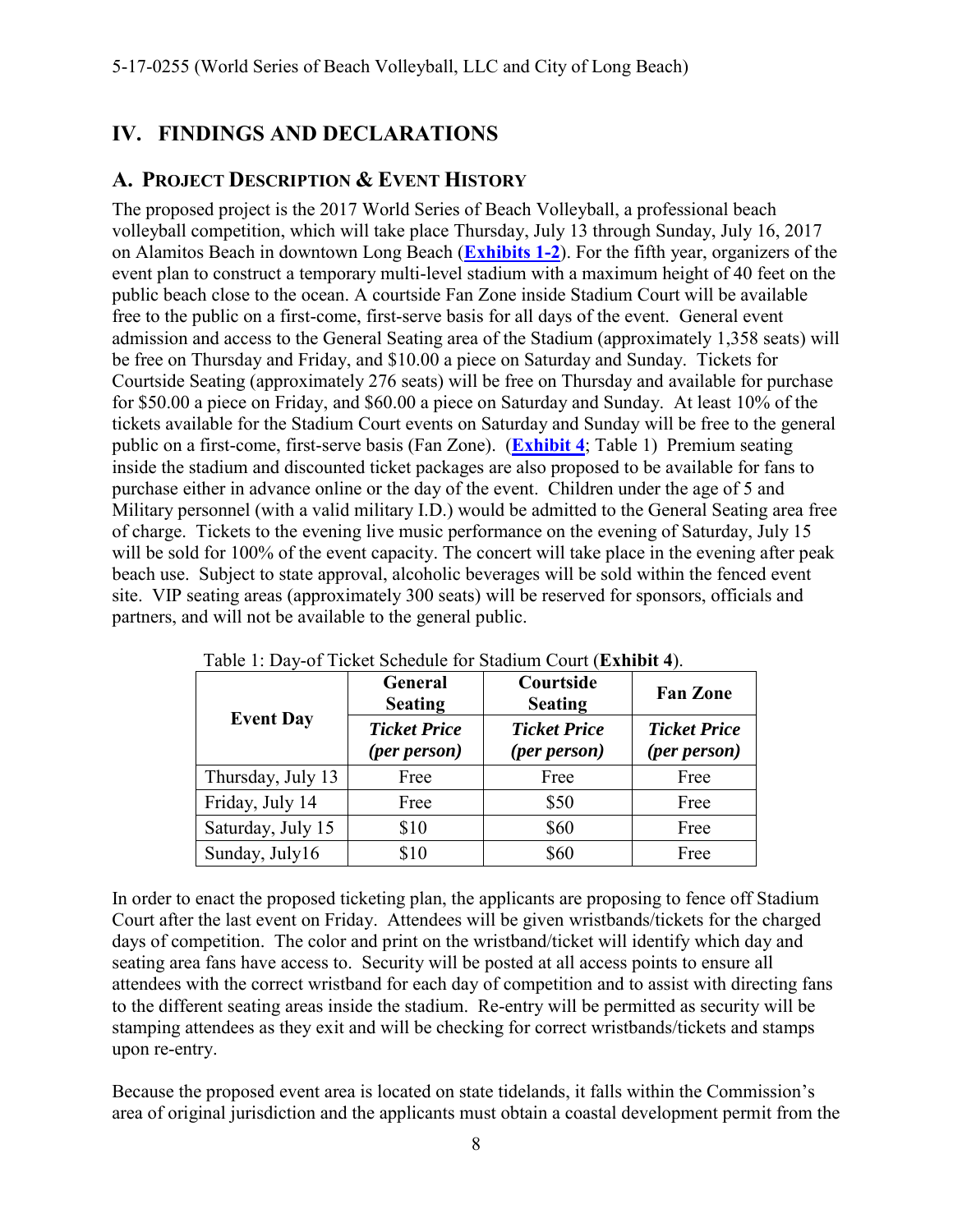Commission. A permit is required for this year's event because it involves erection of a fence on the public beach and a general admission fee; therefore, special conditions are necessary to protect public access.

The Downtown Shoreline area of Long Beach, where the proposed event is located, is a popular coastal recreation area that provides the public with excellent coastal access opportunities and many different types of free and lower cost recreational activities. Throughout the year, visitors to the Downtown Shoreline area can take advantage of sailing and boating opportunities, use the coastal bicycle and pedestrian path, go fishing, sightsee, visit coastal parks and the public beach, or shop at Shoreline Village and The Pike. Many of these activities are free or lower cost visitor and recreational opportunities protected by Section 30213 of the Coastal Act.

To provide increased security and control admittance to the event, organizers plan to install temporary fencing around approximately 30 acres of public beach during the event. Installation of the temporary improvements necessary to hold the event will begin Wednesday, July 5. The fence surrounding the site will be installed Wednesday, July 5. Tear down of those improvements and clean-up of the site shall begin after the event closes on Sunday, July 16. Tear down of all facilities must conclude no later than Saturday, July 22, 2017.

The City of Long Beach Office of Special Events, a co-applicant for this coastal development permit, supports the use of the beachfront for the volleyball competition. Organizers say members of the public, who wish to pass through the site to access the beach nearest to the water, will be able to do so free of charge. The fencing, with multiple openings, shall be installed on the beachfront at least 50 feet inland of the mean high tide line, which allows people to walk unimpeded by the shoreline.

Television coverage is expected during the final days of the competition. An aluminum box truss bridge will be built to carry television camera cables above and across the beachfront bicycle trail, which runs inland of the event site. Parking for TV production trucks will be provided in a designated area between the beach and Shoreline Drive. Alamitos Beach Public Parking Lot will be reserved for VIP parking, while staff, sponsors and vendors will park in the Convention Center parking lot (**[Exhibit 2](https://documents.coastal.ca.gov/reports/2017/5/F16e/F16e-5-2017-exhibits.pdf)**).

The City of Long Beach will use changeable message signs to direct volleyball fans to parking lots and garages in the vicinity, preserving metered parking at the marina for beach-goers, boat owners, and restaurant guests. A parking plan, submitted by the applicants, calls for volleyball fans to use the Marina Green (east and west of Linden Avenue) and the Convention Center with overflow parking available at the Long Beach Pike parking structure and other public and private lots in the downtown area. Parking rates will be \$10 a day. All designated parking locations are within walking distance of the event site, including the host hotel for players, referees and employees (**[Exhibit 5](https://documents.coastal.ca.gov/reports/2017/5/F16e/F16e-5-2017-exhibits.pdf)**). Other parking for the Aquarium of the Pacific, nearby restaurants, hotels, and retail shops will be maintained.

To reduce vehicle traffic and encourage volleyball fans to ride bicycles to the event, organizers will provide a free valet parking lot for bicycles on the busiest days of the event. The bike valet, operated by Pedal Movement, a Long Beach company, will be open from 9 am to 7 pm on Friday, 9 am to 10 pm on Saturday, and 9 am to 5 pm on Sunday, July 14 to 16, 2017. Pedal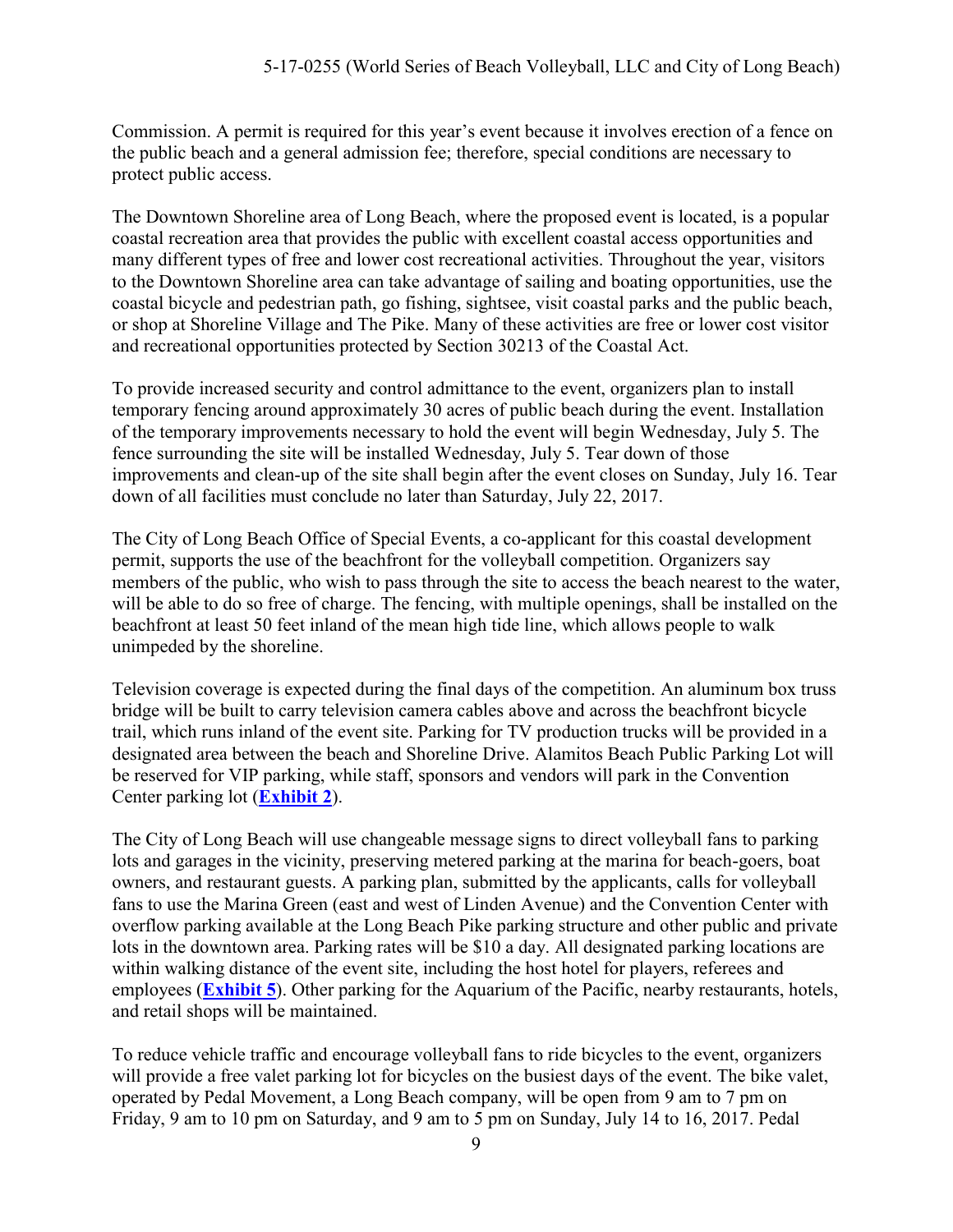Movement staff members will run the valet operation, which will be located in two tents near the event and next to the City's beachfront bike trail. Cyclists do not have to bring their own bike locks. Pedal Movement staff members will lock all bicycles that are checked in at the valet parking area. Each bicycle may receive a complimentary 15-minute Safety Check. Details of the bicycle parking will be promoted on the event website as an alternative transportation option **[\(Exhibit 6\)](https://documents.coastal.ca.gov/reports/2017/5/F16e/F16e-5-2017-exhibits.pdf)**. In the last three years, Pedal Movement has serviced over 3,500 bikes at the WSOBV event.

The co-applicants are also organizing a live music performance following completion of volleyball competition about 5:00 pm on Saturday, July 15 (**[Exhibit 9](https://documents.coastal.ca.gov/reports/2017/5/F16e/F16e-5-2017-exhibits.pdf)**). The live music performance will take place on the stage in the area of the Youth Junior Nationals Championships tournament. Tickets will be charged for 100% of admission. Some tickets will be available to give away to the local public through promotions at the event. Following completion of the volleyball competition, the court area will be cleared for the music concert. Concession stands will remain open during the musical performance, including those selling alcoholic beverages. Two light towers and light stands at public areas, food vendors and the merchandise tent will allow fans to safely navigate the event site during and following the musical performance (**[Exhibit 7](https://documents.coastal.ca.gov/reports/2017/5/F16e/F16e-5-2017-exhibits.pdf)**). All speakers will be positioned facing out towards the ocean at all times.

This year, as in past years, the applicants are proposing to partner with the Boys and Girls Club to provide volleyball clinics for under-served youth leading up to the event. The program will include kids from Long Beach, Watts, Gardena, Wilmington, and San Pedro. Last year the program impacted over 500 kids, and that number is expected to increase this year with the addition of the Wilmington Center location in addition to the Boys and Girls Club Petrolane location. The applicants are also planning a Kids Day on Thursday, July 13, 2017. Last year they hosted over 300 kids through the Boys and Girls Club partnership, and this year they are expecting at least 400 kids where they will play volleyball, watch and meet professional volleyball players, receive gift bags, and enjoy free time in the ocean.

Approximately 30 beach volleyball courts and 8 youth volleyball courts located outside the stadium and inside the proposed fence will be open for use by event goers. Four and six-person co-ed or same gender players may register to compete in amateur competitions. Event organizers propose to charge a \$200 registration fee for four-person amateur competition and \$400 for six person competitions. Other existing courts may be used by event goers. A volleyball clinic for beginners will also be offered during Kids Day on Thursday, July 13, 2017.

Organizers of the event plan to sell alcoholic beverages in designated areas of the site. The City of Long Beach has already approved the sale of alcohol. The California Department of Alcoholic Beverage Control must issue a license for the sale of alcohol to take place. The applicants have agreed to establish a recycling program (**[Exhibit 8](https://documents.coastal.ca.gov/reports/2017/5/F16e/F16e-5-2017-exhibits.pdf)**). For management of the waste that will be generated by the proposed event, the applicants have contracted with waste management companies to dispose of trash and to provide and maintain portable toilets for the proposed event. The sanitary waste will be removed from holding tanks using a vacuum truck and disposed of into the City's sanitary sewer system for treatment.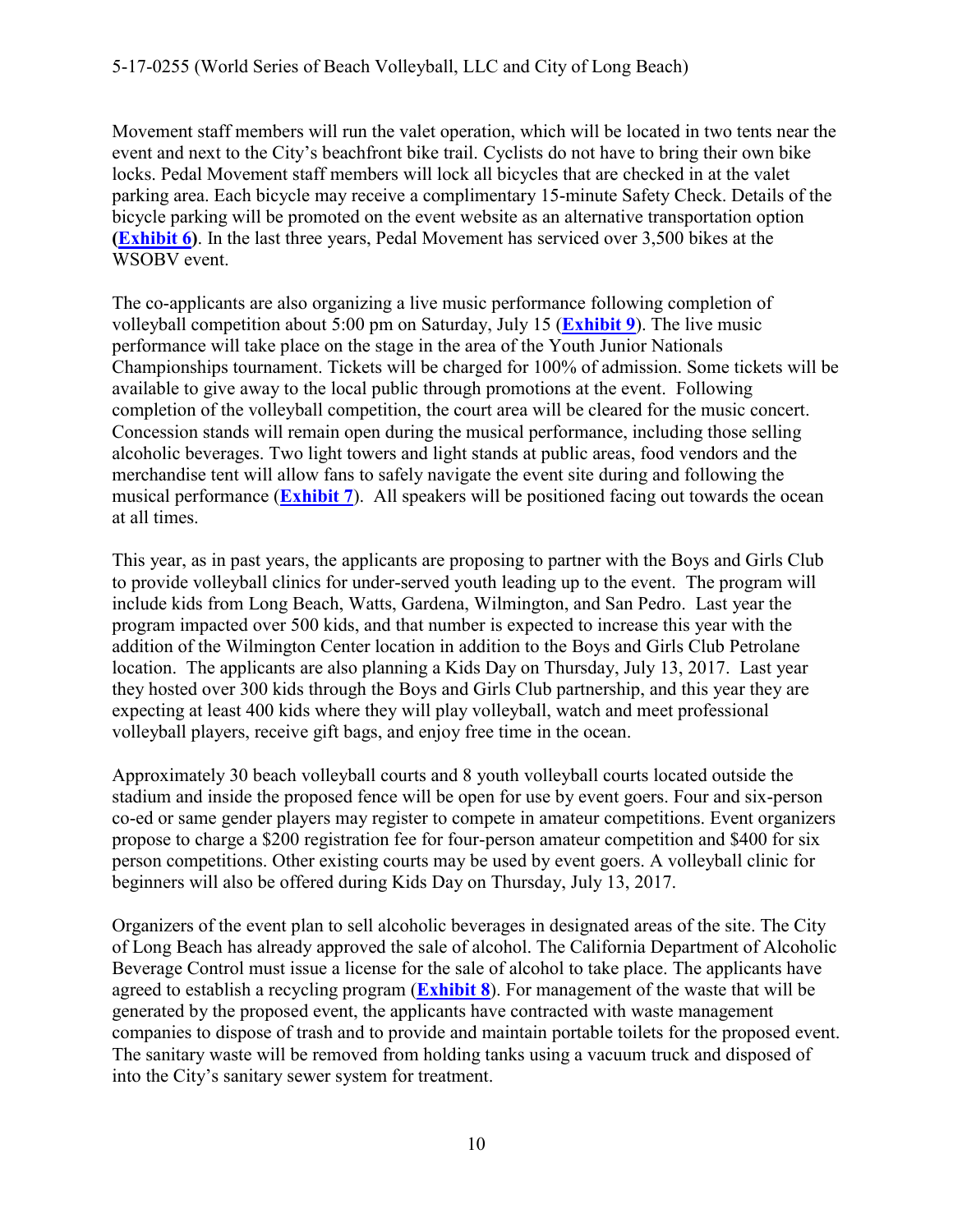Power for the television trucks, operational trailers, and other facilities at the event site will be provided by generators. The area where fuel for the generators is stored will be surrounded by a double layer of sand or gravel bags to contain any fuel that is spilled. Absorbent spill clean-up materials should be on hand in the event of a fuel spill.

#### <span id="page-10-0"></span>**B. PUBLIC ACCESS & RECREATION**

The exclusive use of a segment of public beaches by special events, and the associated limitations on public access and recreation, has always been an issue of prime importance to the Commission. The following Coastal Act policies protect the public's right to public access and recreation opportunities:

Section 30210 of the Coastal Act states:

 *In carrying out the requirement of Section 4 of Article X of the California Constitution, maximum access, which shall be conspicuously posted, and recreational opportunities shall be provided for all the people consistent with public safety needs and the need to protect public rights, rights of private property owners, and natural resource areas from overuse.* 

Section 30211 of the Coastal Act states:

 *Development shall not interfere with the public's right of access to the sea where acquired through use or legislative authorization, including, but not limited to, the use of dry sand and rocky coastal beaches to the first line of terrestrial vegetation.* 

Section 30212 of the Coastal Act states, in part:

*(a) Public access from the nearest public roadway to the shoreline and along the coast shall be provided in new development projects...* 

Section 30213 of the Coastal Act states:

*Lower cost visitor and recreational facilities shall be protected, encouraged, and, where feasible, provided. Developments providing public recreational opportunities are preferred.* 

Section 30220 of the Coastal Act states:

 *Coastal areas suited for water-oriented recreational activities that cannot be readily provided at inland water areas shall be protected for such uses.* 

Section 30221 of the Coastal Act states:

*Oceanfront land suitable for recreational use shall be protected for recreational use and development unless present and foreseeable future demand for public or*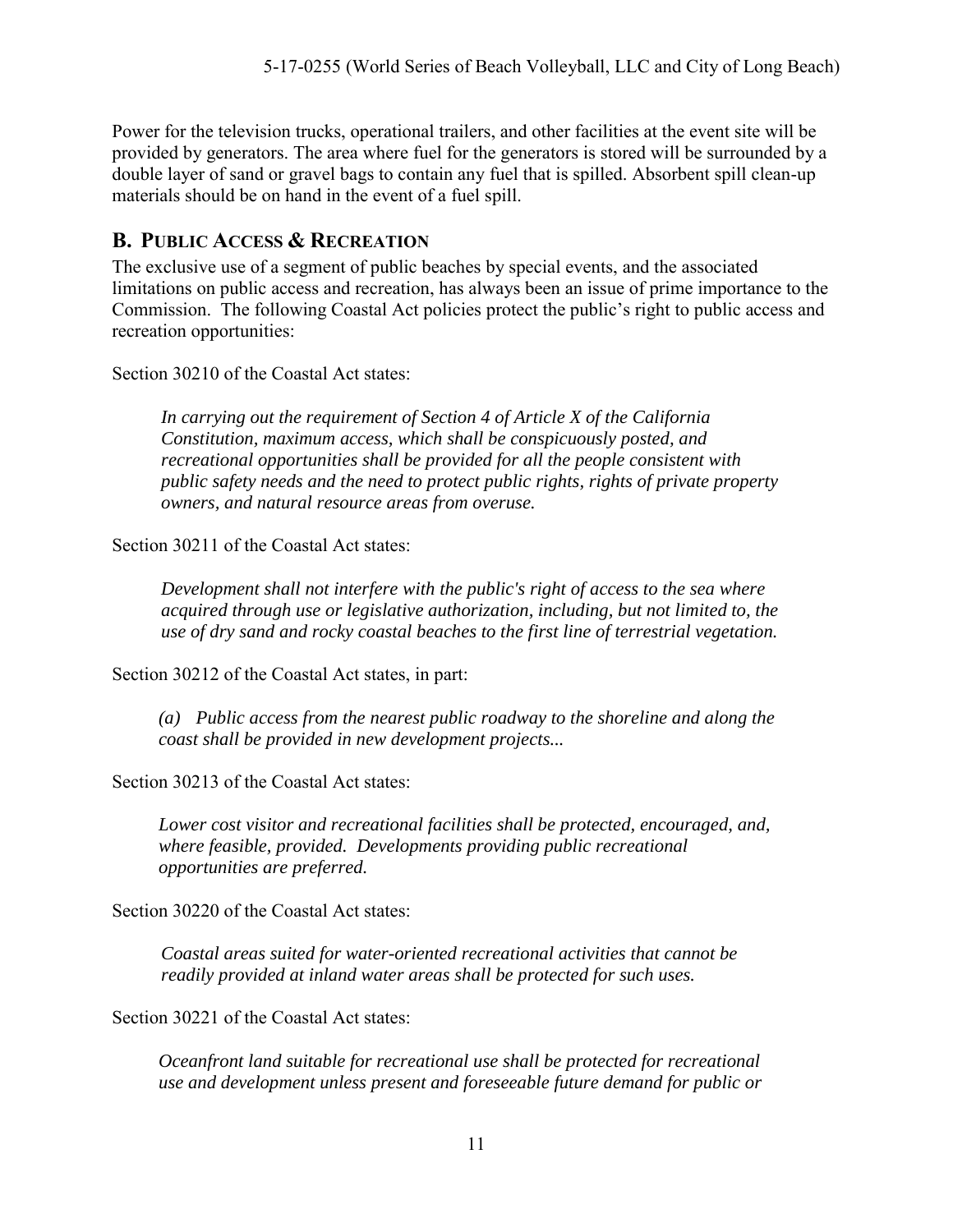#### 5-17-0255 (World Series of Beach Volleyball, LLC and City of Long Beach)

*commercial recreational activities that could be accommodated on the property is already adequately provided for in the area.* 

The proposed project is a temporary sporting event that will affect part of the public beach and its public parking supply. For 18 days, from set-up to take-down (July 5-22, 2017), the general public will be excluded from using the sandy beach area and public volleyball courts on the event site, except to watch the proposed volleyball tournament and participate in the proposed event's interactive activities. The proposed event will occupy approximately 30 acres of beach area that exists between Alamitos Beach and the mean high tide line (MHTL). In order to preserve lateral public access along the shoreline, the applicants will maintain a 50-foot wide corridor on the beach between the sea and the event site. This 50-foot wide corridor must be kept clear of structures and other obstructions. Members of the public wishing to access the water vertically through the event will be allowed to do so, through openings in the proposed fence.

Although the proposed event will not physically prevent pedestrian access to the water, it will affect the public's ability to access and use the coast by restricting the use of a portion of the sandy beach to a specific group of people: the organizers, participants and spectators of the proposed volleyball tournament. However, the Commission has primarily found that temporary events, and specifically volleyball tournaments that are open (with limited paid seating) to the general public, can be held in a manner that is consistent with the public access and recreation policies of the Coastal Act, even though such events typically involve the exclusive use of sandy beach area. However, to ensure that this project is consistent with Coastal Act public access policies, the Commission imposes **Special Condition 1** which limits the duration of the World Series of Beach Volleyball and associated events to be held from Thursday, July 13 through Sunday, July 16, 2017, with set-up beginning Wednesday, July 5 and removal of facilities beginning after competition ends Sunday, July 16. All facilities will be entirely removed from the beach, Alamitos Beach parking lot and Marina Green by noon on Saturday, July 22, 2017. The Commission also imposes **Special Condition 2** ensuring public access to the beach will be maintained during the entire event.

#### **Free Admission vs. Paid Admission**

In response to several commercial events that were to take place on the beach in a number of coastal communities, the Commission requested the Executive Director to investigate the number of possible events, and ways to assure that a proliferation of commercial and other special events would not displace the general public from the use of the public beach. On January 12, 1993, the Commission adopted guidelines to balance the use of the beach for short-term events, such as filming activities and sporting events and the general public's use of the beach.

The Commission's *Guidelines for the Exclusion of Temporary Events from Coastal Development Permit Requirements* allow the Executive Director to exclude most temporary events from coastal development permit requirements, except for those that meet all of the following criteria:

- a. The event is held between Memorial Day weekend and Labor Day; and,
- b. The event occupies all or a portion of a sandy beach area; and,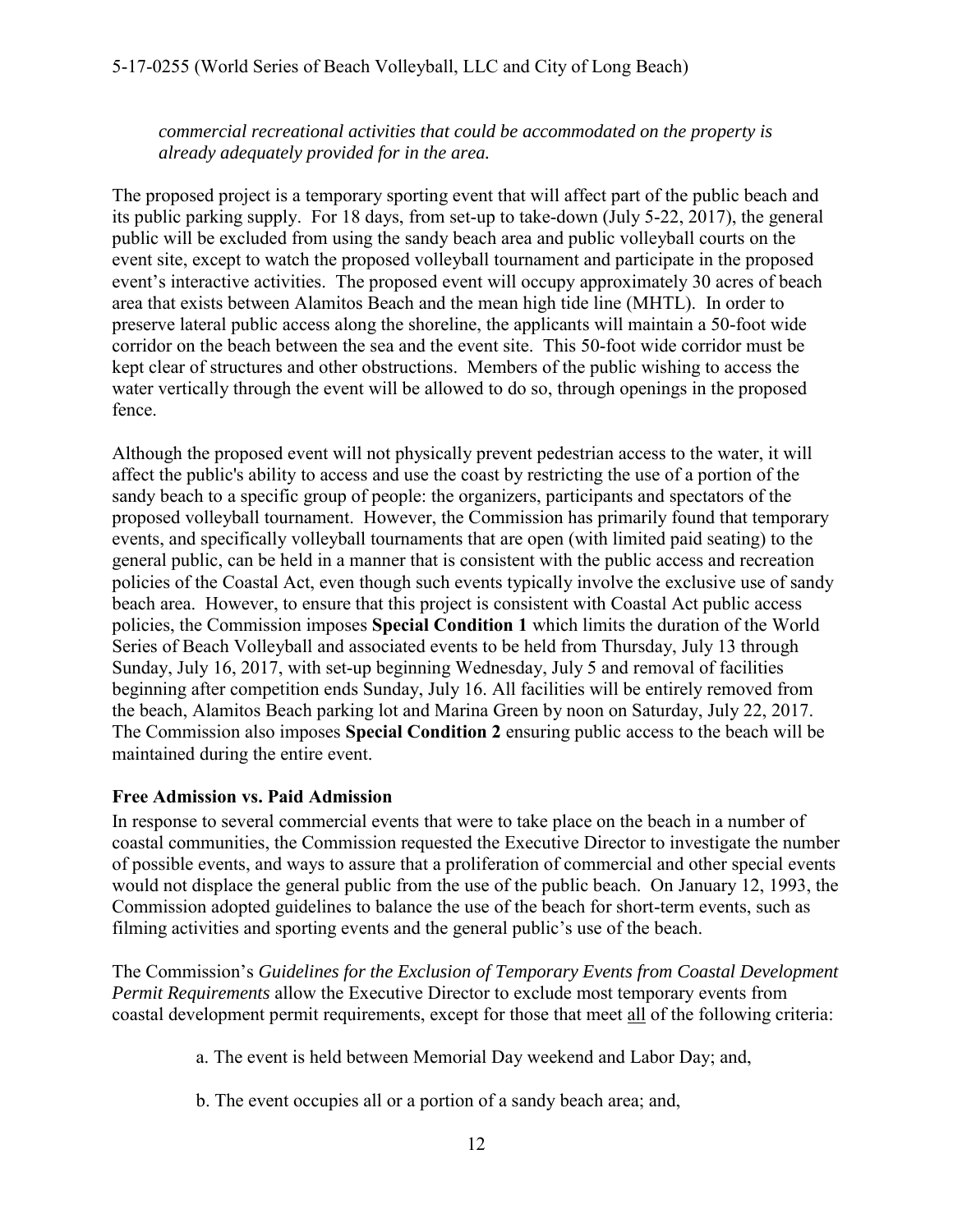c. The event involves a charge for general public admission or seating where no fee is currently charged for use of the same area (not including booth or entry fees).

The guidelines also allow the Executive Director to exclude from permit requirements temporary events meeting all of the above criteria when:

> d. The fee is for preferred seating only and more than 75% of the provided seating capacity is available free of charge for general public use; or…

Because the proposed event area is located on state tidelands, it falls within the Commission's area of original jurisdiction and the applicants must obtain approval from the Commission. The proposed temporary event meets all of the above criteria  $(a - c)$  requiring the event to obtain a coastal development permit. However, because of the duration (18 days) of the event on the proposed site at Alamitos Beach, the Commission is concerned with public access and recreation availability of the sandy beach to the public during peak summertime use. Therefore, the provision in the Guidelines that allows temporary events to be excluded from permit requirements if more than 75% of the seating is available free of charge for general public use is applied in this case as a limit on the amount of seats that may be subject to an admission charge for the duration of the event. The Executive Director believes that waiving the permit requirement in this instance is not appropriate even through the applicants are proposing to meet the 75% figure in the guidelines because of the duration and scope of the event. However, by meeting or exceeding the 75% figure, the Commission ensures that access is maintained consistent with the Coastal Act and Guidelines. Commission staff believes that by maintaining at least a portion of each day's events to be free to the general public (described below) that the event and the beach will remain available to all members of the general public. Therefore, the applicants' proposal protects public access and is consistent with Chapter 3 access policies and the Guidelines.

The proposed temporary event includes a Sponsor Village, Outer Competition Courts and Stadium Court. Seating capacity in Stadium Court is approximately 1,934, which includes 276 Courtside/Premium seats, a 1,358 General Seating area, and a 300 seat VIP/Hospitality section (not open to the public). A courtside Fan Zone inside Stadium Court will be available free to the public on a first-come, first-serve basis for all days of the event. The number of matches that will be played per day include 28 matches on Thursday, 28 matches on Friday, 5 matches on Saturday, and 3 matches on Sunday.

The applicants are proposing that all matches on Thursday be free to the general public. For Friday they are proposing an admission be charged for the Courtside/Premium seats in Stadium Court but all other seating and areas of the event will be free to the general public. This will allow 83% of the Stadium seating capacity (not including the Fan Zone area) to be open to the general public for free all day Friday.

For Saturday and Sunday the applicants are proposing that at least 10% of the total seating capacity in Stadium Court will be available to the general public for free on a first-come, firstserve basis in the Fan Zone and that the remaining 90% (or less) of the total seating capacity at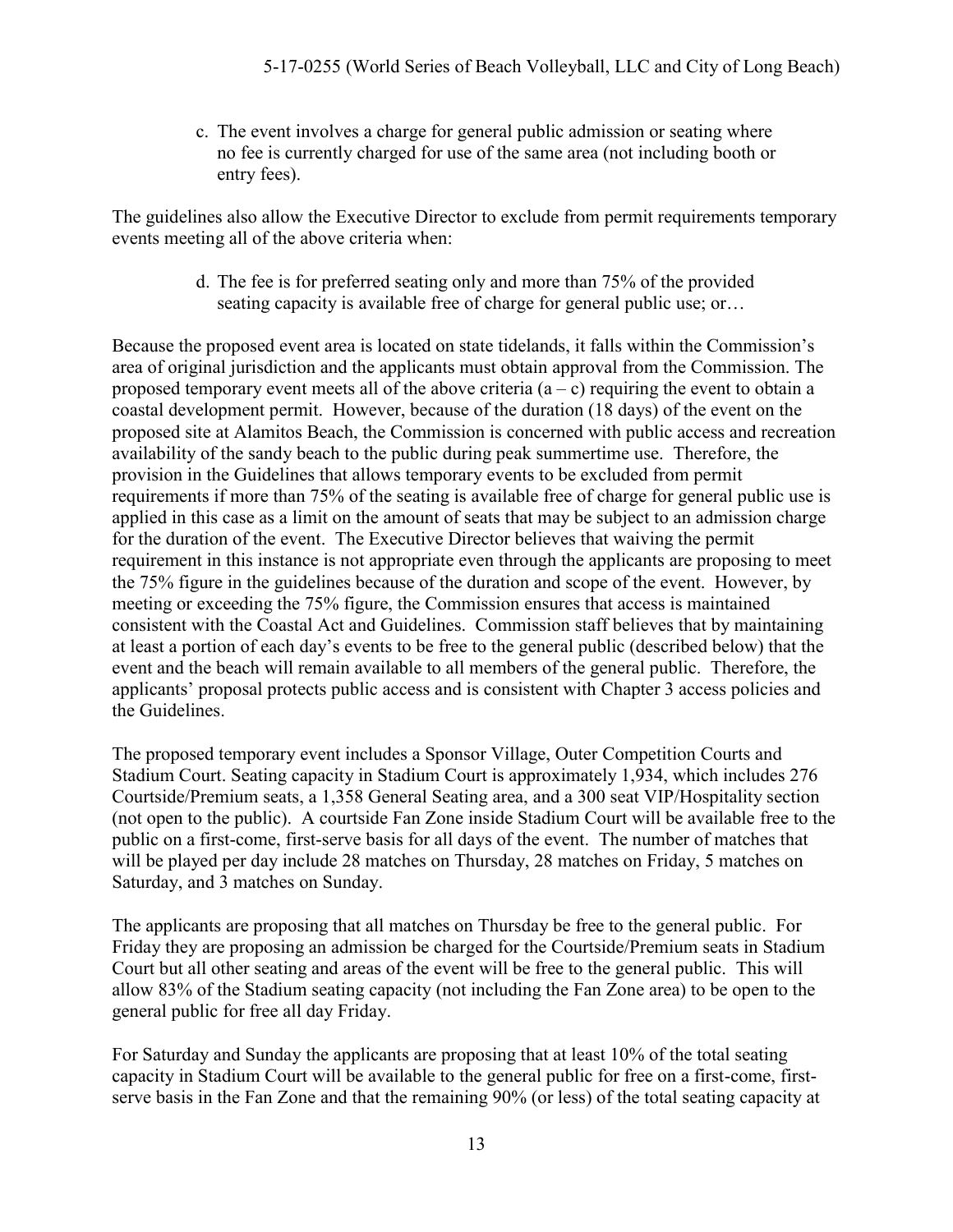Stadium Court (General and Courtside/Premium Seating) will be subject to an admission fee; however, all remaining areas of the event will remain free to the general public the entire time. Therefore, admission would be charged for 90% of the Stadium capacity for 8 of the 64 matches, which means that approximately 87% of the matches will a majority of the seating in Stadium Court will be free to the general public for the duration of the event.

The proposed admission fee, when there is a charge, will be \$10.00 per person on Saturday and Sunday for General Seating, and tickets for Courtside Seating will be available for purchase for \$50.00 a piece on Friday, and \$60.00 a piece on Saturday and Sunday. Premium seating inside the stadium and discounted ticket packages are also proposed to be available for fans to purchase either in advance online or the day of the event. Children under the age of 5 and Military personnel (with a valid military I.D.) would be admitted to the General Seating area free of charge.

Although tickets to the live music performance on Saturday, July 15 are proposed to be sold for 100% of the event capacity, the concert will take place in the evening, past peak beach use hours. The concert is an accessory event to the main event – the volleyball competition.

The standard of review is the Chapter 3 policies of the Coastal Act that are cited above. The Downtown Shoreline area of Long Beach, where the proposed event is located, is a popular coastal recreation area that provides the public with excellent coastal access opportunities and many different types of free and lower cost recreational activities. Throughout the year, visitors to the Downtown Shoreline area can take advantage of sailing and boating opportunities, use the coastal bicycle and pedestrian path, go fishing, sightsee, visit coastal parks and the public beach, or shop at Shoreline Village and The Pike. However, Alamitos Beach is unique in that it is a wide stretch of sandy beach, approximately 835 feet in width, and the temporary fencing proposed for this event will not prevent the public from accessing the water and/or shoreline. In addition, the City of Long Beach has a history of putting on large events and activities, including other beach volleyball events and the Grand Prix, and has demonstrated their ability to manage these large events in a way that does not prevent free public access and recreation to the coastline. The size and scope of this event is not new to the City of Long Beach.

Over the years, the Commission has reviewed and approved these events requiring either 100% free admission or limiting admission fees. The Commission therefore imposes **Special Condition 3** to limit general admission fees by protecting at least 75% of the total seating capacity in Stadium Court for free general public use for the duration of the event (approximately 87% of the matches will have a majority of the seating in Stadium Court available for free to the general public for the duration of the event), and providing free public admission on a first-come, first-serve basis for the percentage of attendees described herein. Accordingly, the Commission finds that the proposed project is consistent with the public access and recreation policies of the Coastal Act.

#### **Traffic and Parking**

In regards to the public beach parking supply, the crowds generated by the proposed event, in association with the event's reserved use of public parking areas, will negatively affect beach goers' ability to find a parking space near the beach. The Commission has consistently found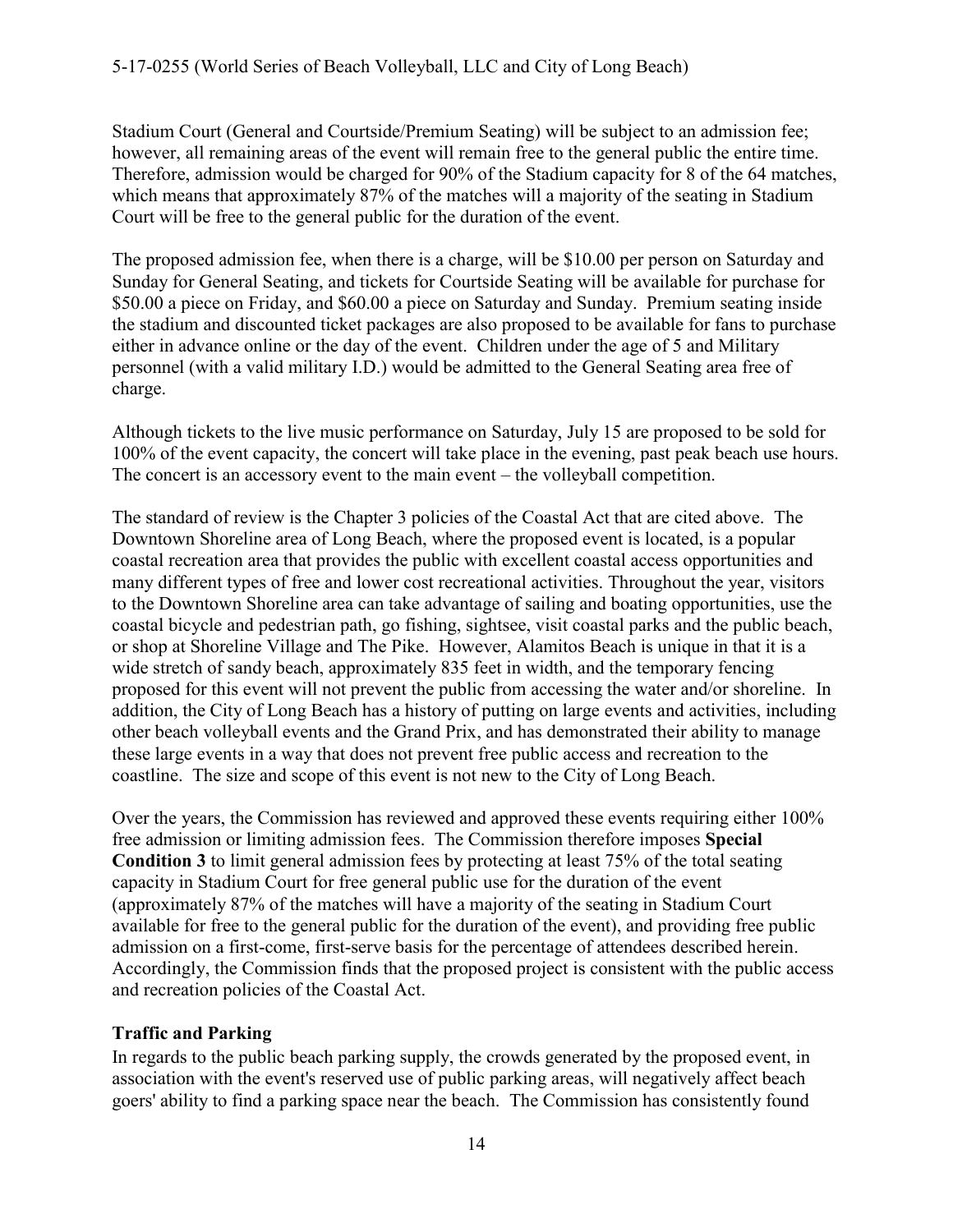that a direct relationship exists between the provision of adequate parking and availability of public access to the coast.

However, the site of the proposed event is unique in that it is located close to the Long Beach Convention Center, which hosts numerous large events throughout the year, and to several parking facilities, many within walking distance of the beach and event site. The parking plan, submitted by the applicants, calls for volleyball fans to use the Marina Green (east and west of Linden Avenue) and the Convention Center with overflow parking available at the Long Beach Pike parking structure and other public and private lots in the downtown area. The Convention Center Main Parking Lot along Shoreline Drive has 1,500 spaces available, not including the 2,500 spaces located in three on-site parking garages. Parking rates will be \$10 a day. All designated parking locations are within walking distance of the event site. Other parking for the Aquarium of the Pacific, nearby restaurants, hotels, and retail shops will be maintained. The City of Long Beach will use changeable message signs to direct volleyball fans to parking lots and garages in the vicinity, preserving metered parking at the marina for beach-goers, boat owners, and restaurant guests. In addition, public transportation provides alternative options (i.e. train, bus) to Downtown Long Beach.

Television coverage is expected during the final days of the competition. Parking for TV production trucks will be provided in a designated area between the beach and Shoreline Drive. Alamitos Parking Lot will be reserved for VIP parking, while staff, sponsors and vendors will park in the Convention Center parking lot (**[Exhibit 5](https://documents.coastal.ca.gov/reports/2017/5/F16e/F16e-5-2017-exhibits.pdf)**). Therefore, **Special Condition 4** requires that the applicants implement the proposed Parking Management Plan in cooperation with the City of Long Beach and Long Beach Transit and use changeable message signs to direct event attendees to appropriate parking facilities.

In addition, to reduce vehicle traffic and encourage volleyball fans to ride bicycles to the event, organizers will provide a free valet parking lot for bicycles on the busiest days of the event. The bike valet, operated by Pedal Movement, a Long Beach company, will be open from 9 am to 7 pm on Friday, 9 am to 10 pm on Saturday, and 9 am to 5 pm on Sunday, July 14 to 16, 2017. Pedal Movement staff members will run the valet operation, which will be located in two tents near the event and next to the City's beachfront bike trail. Pedal Movement staff members will lock all bicycles that are checked in at the valet parking area. Therefore, **Special Condition 5** requires the applicants site the event so as not to interfere with the public's use of the east-west regional bicycle and pedestrian route that crosses the Downtown Shoreline area and provides a free valet bicycle parking program will be in operation next to the event site from 9 am to 7 pm on Friday, 9 am to 10 pm on Saturday, and 9 am to 5 pm on Sunday, July 14 to 16, 2017.

<span id="page-14-0"></span>As conditioned the Commission finds that the development will not have any new adverse impacts on public access and recreation and is consistent with the public access and recreation policies of the Coastal Act.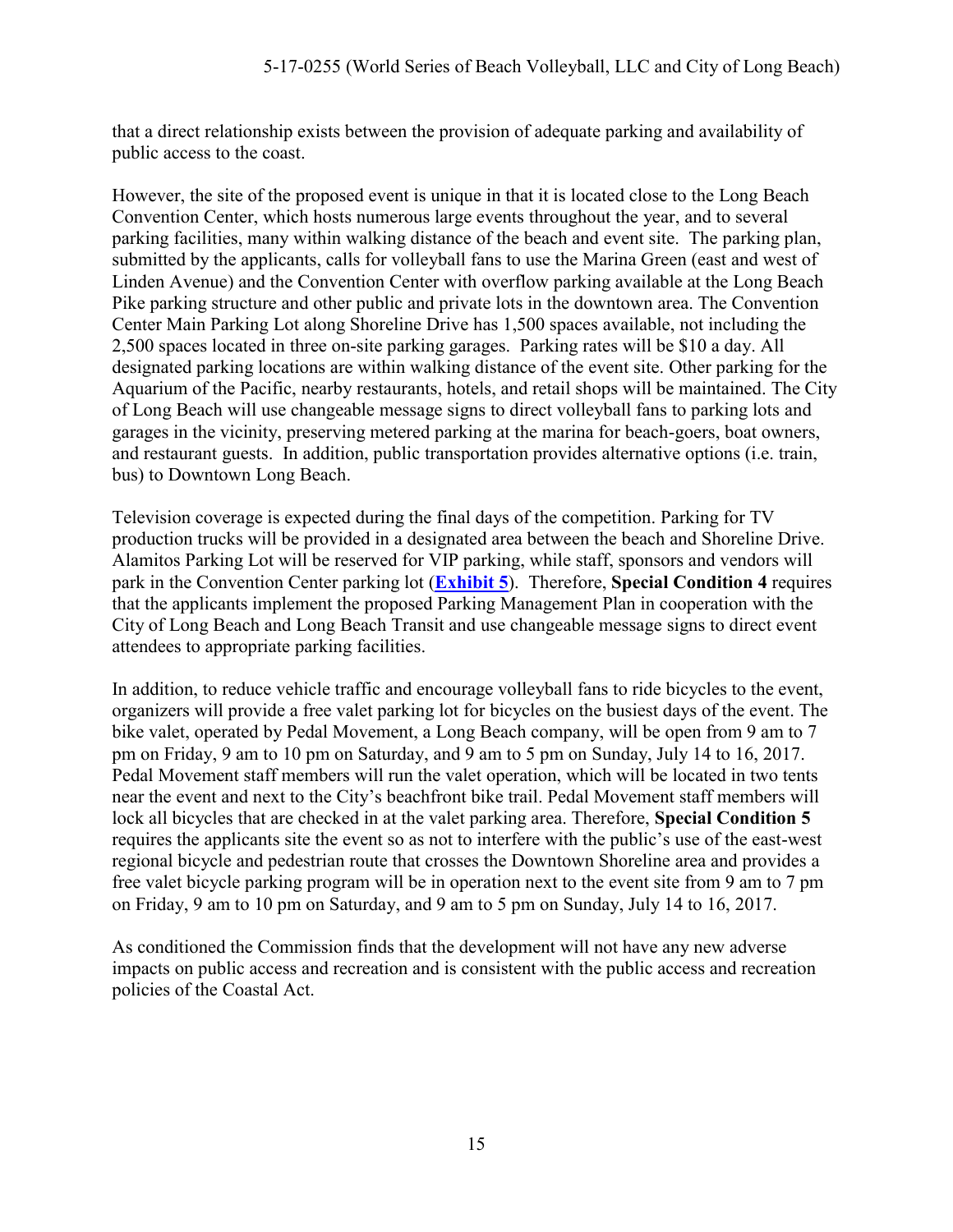# **C. MARINE RESOURCES**

The following Coastal Act policies protect marine resources from the effects of polluted runoff:

Section 30230 of the Coastal Act states:

*Marine resources shall be maintained, enhanced, and where feasible, restored. Special protection shall be given to areas and species of special biological or economic significance. Uses of the marine environment shall be carried out in a manner that will sustain the biological productivity of coastal waters and that will maintain healthy populations of all species of marine organisms adequate for long-term commercial, recreational, scientific, and educational purposes.*  Section 30231 of the Coastal Act states:

*The biological productivity and the quality of coastal waters, streams, wetlands, estuaries, and lakes appropriate to maintain optimum populations of marine organisms and for the protection of human health shall be maintained and, where feasible, restored through, among other means, minimizing adverse effects of waste water discharges and entrainment, controlling runoff, preventing depletion of ground water supplies and substantial interference with surface water flow, encouraging waste water reclamation, maintaining natural vegetation buffer areas that protect riparian habitats, and minimizing alteration of natural streams* 

The proposed event will be occurring in a location where there is a potential for a discharge of polluted runoff from the site into coastal waters. The spilling of fuel, debris, or waste onto the beach or in a location where it could be carried into coastal waters would result in an adverse effect on the marine environment. In order to reduce the potential for adverse impacts on water quality, the Commission imposes **Special Condition 6** requiring the appropriate storage and handling of fuel, waste, oil, grease and other materials. As conditioned, the Commission finds that the development conforms with Sections 30230 and 30231 of the Coastal Act.

# <span id="page-15-0"></span>**D. DEVELOPMENT**

The development is located within an existing developed area and, as conditioned, will be compatible with the character and scale of the surrounding area, has been designed to assure structural integrity, and will avoid cumulative adverse impacts on public access. Therefore, the Commission finds that the development, as conditioned, conforms to Sections 30250, 30251, 30252, 30253 and the public access provisions of the Coastal Act.

# <span id="page-15-1"></span>**E. ENVIRONMENTALLY SENSITIVE HABITAT AREAS**

The applicants propose the use of lighting after dark (6:30pm to 10:00pm) to ensure that fans can safely navigate the event site during and after the events on Thursday, July 13 to Saturday, July 16. **Special Condition 7** limits the time and type of lighting used. As conditioned, the development will not result in significant degradation of adjacent habitat, recreation areas, or parks and is compatible with the continuance of those habitat, recreation, or park areas. Therefore, the Commission finds that the project, as conditioned, conforms with Section 30240(b) of the Coastal Act.